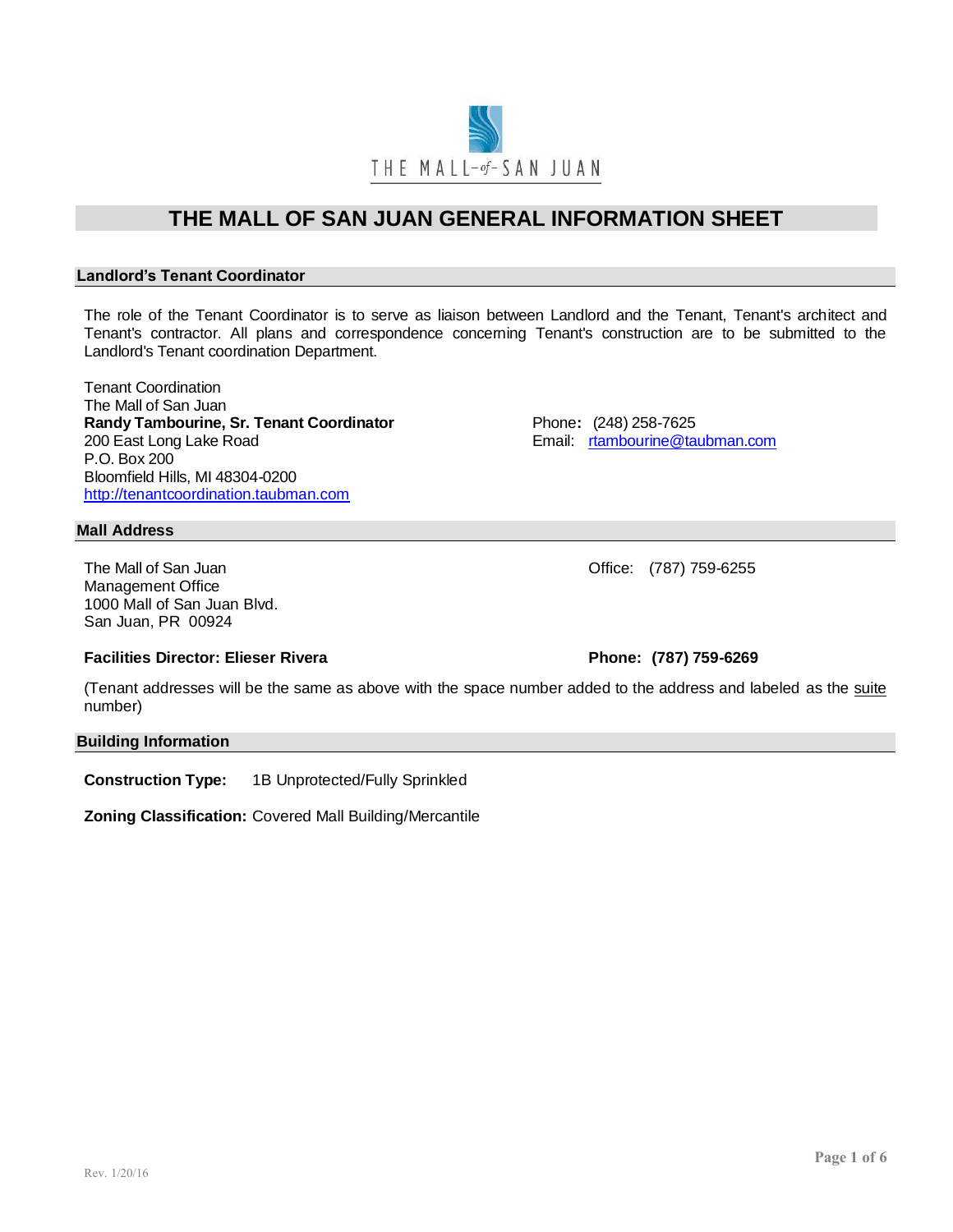

#### **Restroom Facility requirements**

#### **Retail Tenants complying with the 300' travel distance to central facilities:**

Tenants with GLA 1,000 SF or less:

- No facilities will be provided for public/customer or employee use.
- No drinking fountains shall be provided.

Tenants with GLA greater than 1,000 SF:

- A single unisex toilet facility shall be provided, by tenant, for employee use only (required by developer).
- No drinking fountains shall be provided.

#### **Retail Tenants NOT complying with the 300' travel distance to central facilities:**

Tenants with GLA 1,000 SF or less:

- No facilities shall be provided for public/customer or employee use.
- No drinking fountains shall be provided.

• Tenants with GLA greater than 1,000 SF up to 2,000 SF:

- A single unisex toilet facility shall be provided, by tenant, for public/customer and employee use.
- No drinking fountains shall be provided.

Tenants with GLA greater than 2,000 SF:

- Public/customer and employee toilet facilities shall be provided, by tenant, within the tenant space as required by code (based on the number of occupants and use of the space).
- Drinking fountains/water coolers shall be provided, by tenant, for public/customer and employee use as required by code.

#### **Restaurant Tenants (regardless of travel distance and size):**

• Public/customer and employee facilities shall be provided, by tenant, within the tenant space as required by code (based on the number of occupants and use of the space).

Drinking fountains - One barrier free employee toilet is required in all tenant spaces up to 1000 sq. ft. in size. Tenant spaces above 1000 sq. ft. must provide a separate barrier free toilet room for each gender.

#### **Exiting Requirements**

One exit required in tenant occupancy load is less than 50 or when the travel distance from any location within a tenant space used by persons other than employees exceeds 75 ft. All other spaces require a minimum of two exits. **VERIFY ALL CODE REQUIREMENTS.**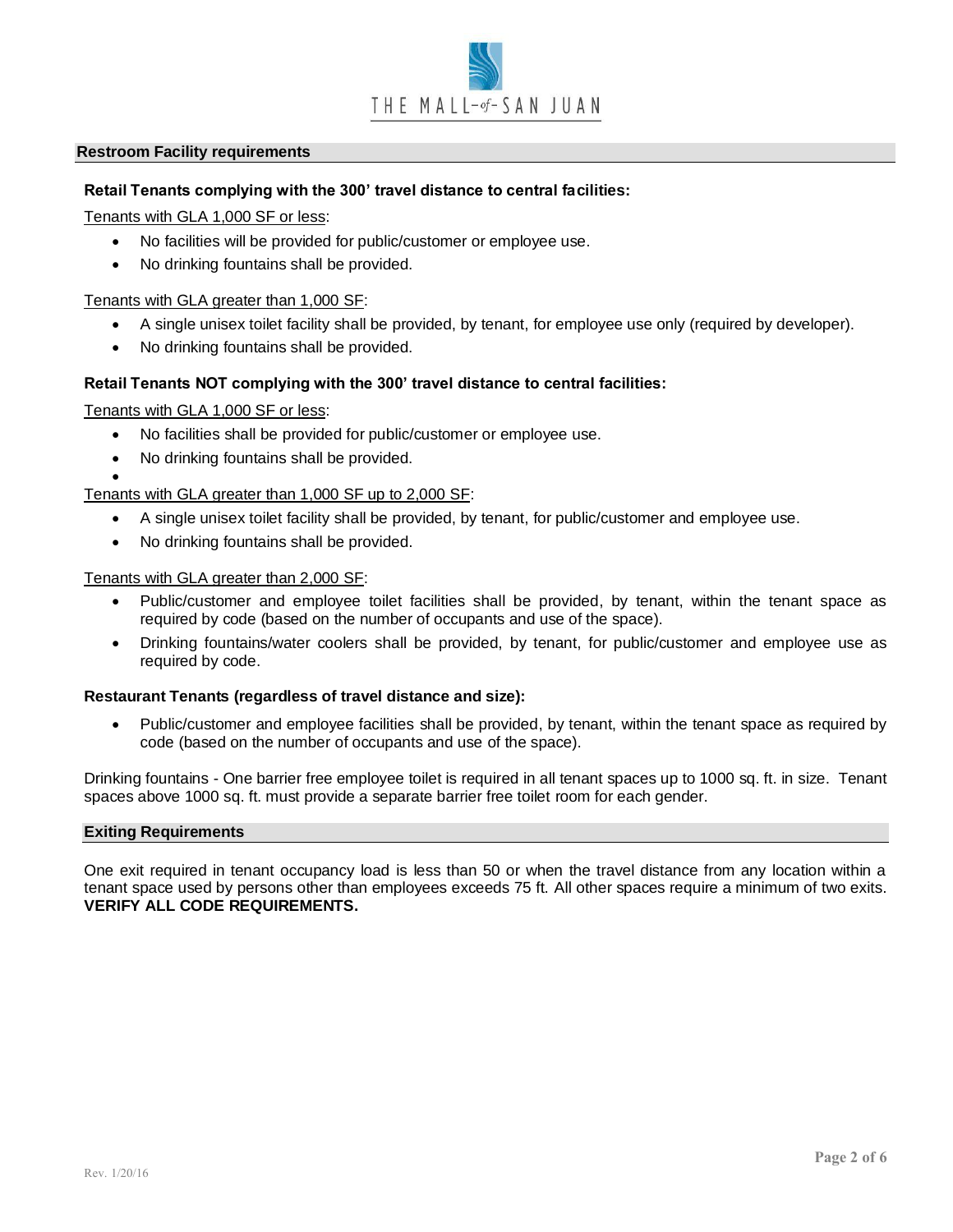

# **CONSTRUCTION PREREQUISITES**

#### **Insurance Certificate**

Additional insured is to Include;

The following to be additionally insured: The Taubman Company, LLC and Plaza Internacional Puerto Rico LLC, Coverage is Primary and not Contributory with any other insurance carried by the additional insured.

#### **Refundable Construction Deposit**

Submit a three thousand-dollar (\$3,000.00) deposit check for Retail Tenants and five thousand-dollars (\$5,000.00) for restaurant tenants, made payable to Plaza Internacional Puerto Rico LLC.

#### **Non Refundable Charges, Tie Ins and General Conditions**

Non-refundable Mall Fee for Retail Stores: \$14,500.00 (actual amount will be established per store prior to construction, but bidding Contractors should all carry this \$14,000.00 allowance)

Non-refundable Mall Fee for Restaurant Stores: \$16,500.00 (actual amount will be established per store prior to construction, but bidding Contractors should all carry this \$16,500.00 allowance)

#### **All tie ins, shut downs, taps, and other mall required connections will be coordinated through Onsite Tenant Coordination, and will be paid for via the above Non-refundable Mall Fee.**

There is no need to contact any required mall vendors for pricing, with the exception of the following required Roofing Contractor:

*Atlas Roofing Contractors, Inc. Juan Carlos Vela Phone: (787) 261-6133 PO Box 1724 Sabana Seca, PR 00952-1724 [office@atlasroofingpr.com](mailto:office@atlasroofingpr.com)*

Tenant Contractors are not required to use any other specific vendors for any work within their space.

Dumpsters and Portojons: Dumpsters and Portojons will be provided by the Landlord for all Tenants and their Contractors. Note, this does not include any dumpsters that may be required for LEED purposes.

Parking: Parking will not be allowed on-site. Tenants and Contractors are responsible for making any necessary arrangements and any associated costs.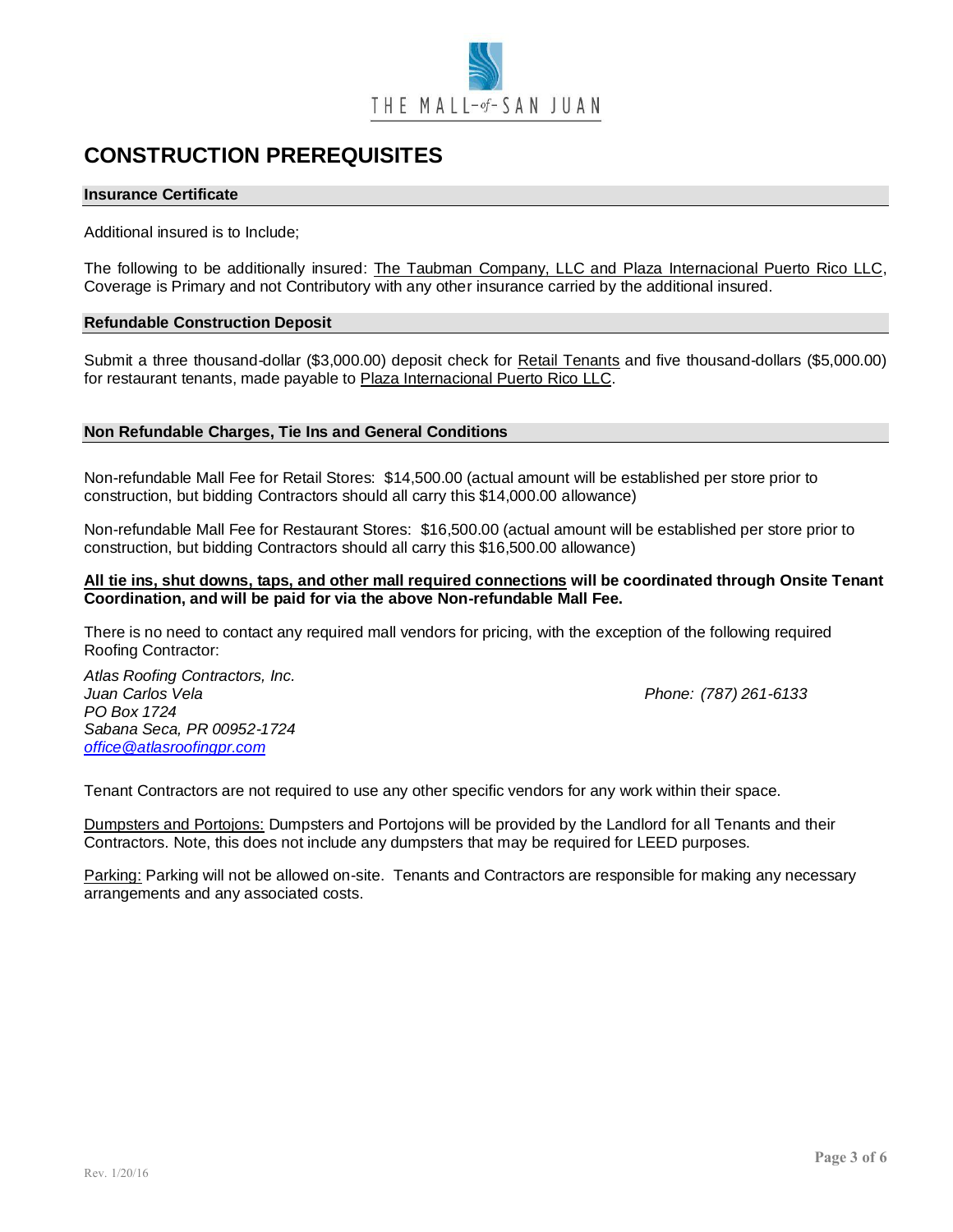#### **Landlord's Fire Protection Underwriters (Fire protection drawings are to be sent to)**

Electronic Plans - Plan Review Service Inbox: [ENGDallasPlanReview@fmglobal.com](mailto:ENGDallasPlanReview@fmglobal.com)

Contact: **FM Global – Puerto Rico Phone: (972) 377-4808** FM Global Granite Park Two 5700 Granite Parkway, Suite 700 Plano, TX. 75024

*\*Plan review must be completed / approved prior to the Preconstruction Meeting\**

#### **Electric Company**

Electric Service is through Landlord Lease Agreement.

Electric Meter: Landlord will provide a Shark 200S electronic submeter with WIFI Ethernet capability at tenant expense. **Tenant will install the meter in their space.** WIFI connectivity shall be inspected and approved by Landlord in the field.

#### **Water & Sewer**

Water Meter (Neptune Model T-10 with Tricon S Register set for 10 Gal intervals per pulse) (5/8" – 2" meter sizes).

See Construction Criteria for manufacturer information. Water meter within the leased premises is provided by Landlord at Tenant expense.

The lead time for meters is approximately 6 WEEKS.

**Gas**

Jose Sisco Phone: (787) 751-5725 Empire Gas Company Inc. **Fax: (787) 751-9904** Empire Gas Company Inc. Corporate Safety/Project Director Cell: (787) 501-6590 [josesisco@empigas.com](mailto:josesisco@empigas.com) [jsisco@empigas.com](mailto:jsisco@empigas.com)

#### **Telecommunication Services**

To coordinate voice and data, tenants or their representatives must contact:

Granite Telecommunications **Contractions** Phone: (855) GRT-GRID / (855) 478-4743

This is the general number that directs callers to our Network Operations Center where they handle everything from prospective clients (calls/leads forwarded to sales), to customers with general inquires, speed change requests, and repair requests.

#### 24/7 Customer Service Line **Phone: (866) 847-5500** Phone: (866) 847-5500

• This is Granite's general 24/7 customer service line. They handle all inquiries and repairs throughout Granite.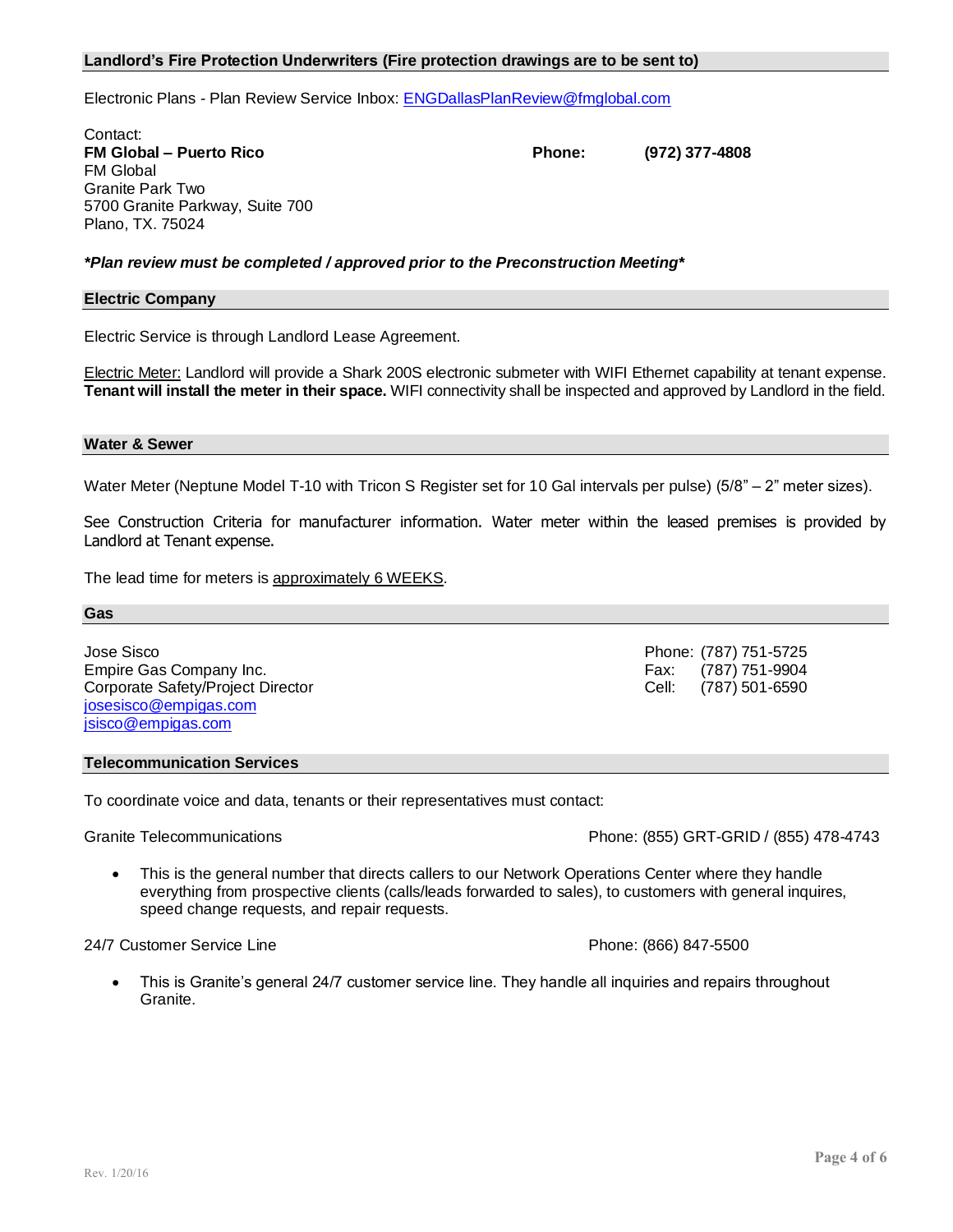

# **Governing Agencies**

## **BUILDING & INSPECTIONS:**

Municipality of San Juan Office De Permiso (MSJOP)

La Oficina de Gerencia de Permisos (OGPe)

#### **LANDLORD DESIGN AND CONSTRUCTION CRITERIA:**

Please visit tenant coordination website to access criteria and upload DDs and CDs. <http://tenantcoordination.taubman.com/the-mall-of-san-juan/>

#### **PERMITS & INSPECTIONS:**

San Juan, Puerto Rico has a unique and, often times, challenging permit and inspection process. In order to ensure tenants receive permits and inspections in a timely manner, *Taubman has retained a local Permit & Inspection Specialist for use by all Tenants.* This expediting firm will work directly with each tenant *at no cost to the Tenant* in order to facilitate submitting and obtaining the required Construction Permit and Use permit from the local authorities having jurisdiction.

#### **Permit Expeditor & Inspection Specialist**

Eng. Miguel A. Bonilla, P.S.C

Please refer to the Permits, Inspections & Licensing portion of the tenant coordination website [\(http://tenantcoordination.taubman.com\)](http://tenantcoordination.taubman.com/) for additional information on the Permit & Inspection Specialist.

#### **LOGISTICS:**

As you may be aware, Puerto Rico is a unique and, often times, challenging environment for construction and deliveries. Most deliveries are made by way of water on either barges or freighters. It is the Tenant's responsibility to coordinate deliveries to the island.

Once the product or material arrives to the island, all deliveries will be scheduled through the On Site Logistical Manager (information forthcoming).

Please note, given the limited area of the site, there will be no room on site for staging Tenant materials. All deliveries must be delivered as needed to continue the tenant sequence of construction.